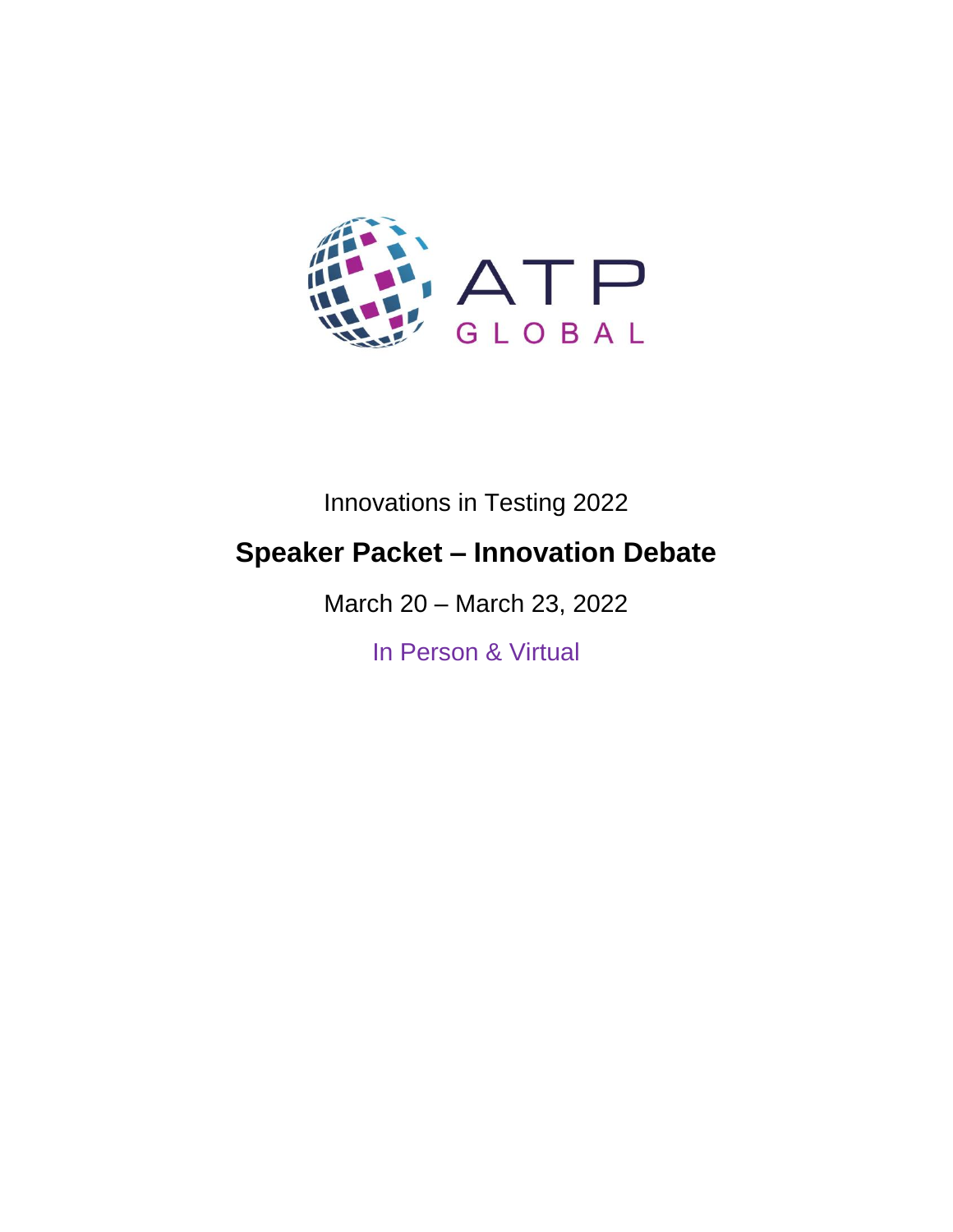

Dear Conference Speaker:

Thank you for agreeing to serve as a speaker for the upcoming Innovations in Testing Conference to be held March 20 – March 23, 2022. We look forward to a very successful conference!

## **What does hybrid mean for Innovations in Testing?**

It means that the conference is being planned as a fully, in person experience in sunny Orlando Florida, with informative content, exhibit hall, and networking opportunities galore! Our Orlando delegates will benefit from both the in-person content and experiences, while having the ability to choose to take part in the content and events streaming virtually as described above.

It also means that some of the incredible in person content, as well as virtual only content, will be made available to all online attendees. But content is only part of the Innovations in Testing experience. Virtual attendees will have the chance to learn from and connect with the sponsors, engage in virtual networking opportunities, and participate in discussions around industry challenges and opportunities.

#### **What if you're presenting in-person but want to attend a virtual session?**

We will have space set aside for presenters to attend sessions virtually. This shared space will have internet, tables/chairs, and other basics to provide you with a space that is comfortable. You will be responsible for bringing earphones as the space is not completely private.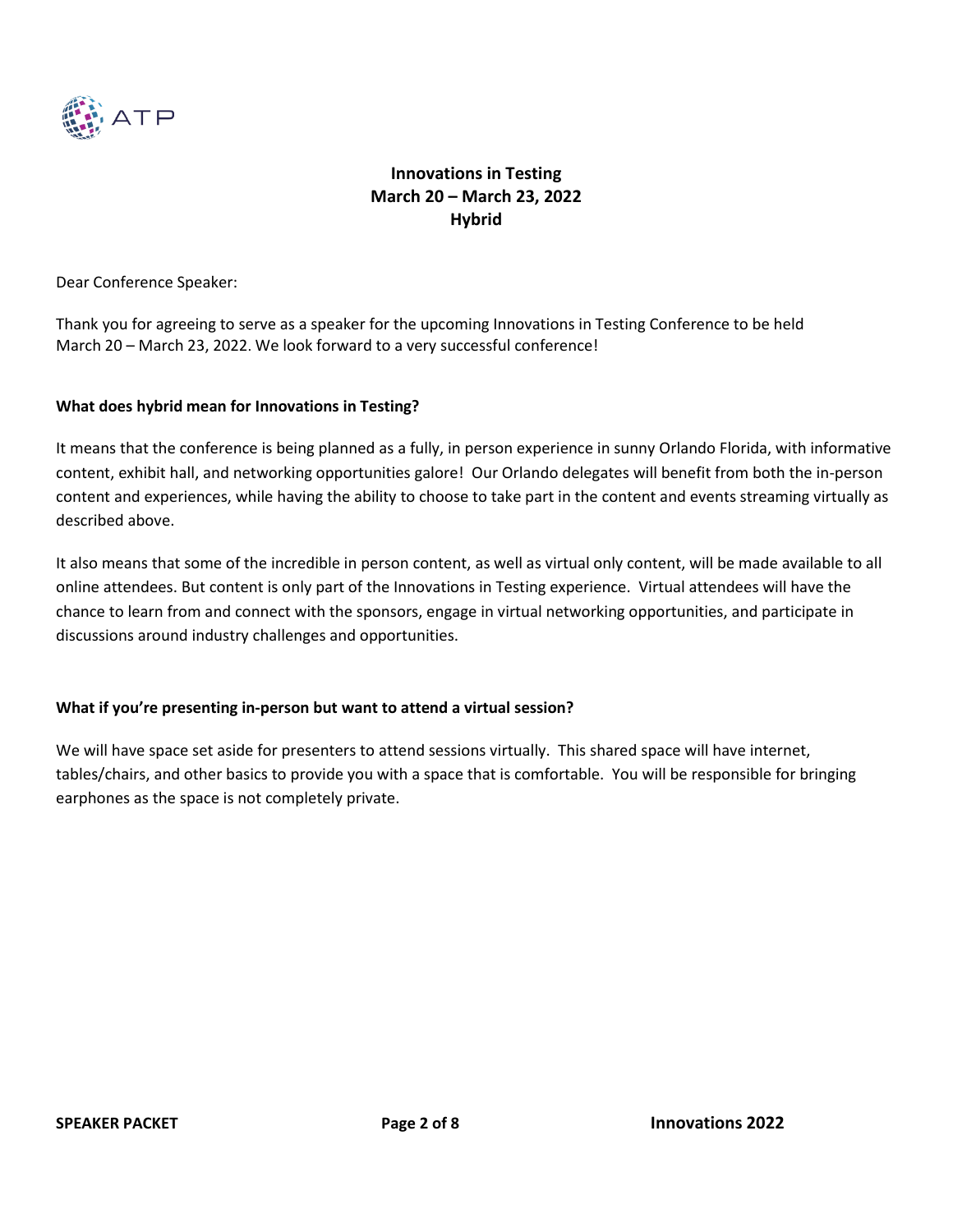

Enclosed you will find the following information:

|           | • Table of Deadlines                       |   |
|-----------|--------------------------------------------|---|
|           | • About your Session Type                  |   |
|           | • Conference Essentials                    |   |
|           | • Speaker Registration                     | 6 |
| $\bullet$ | Hotel Information                          |   |
| $\bullet$ | <b>Presentation and Session Guidelines</b> |   |

## **Below is a table of items and upcoming deadlines for your reference.**

| <b>Activity</b>                                  | <b>Deadline</b>                                                                       | Return via:                                   |
|--------------------------------------------------|---------------------------------------------------------------------------------------|-----------------------------------------------|
| <b>Complete Online Presentation</b><br>Agreement | October 26, 2021                                                                      | Click here for presentation agreement         |
| Register for the Conference                      | December 10, 2021 (Note: This<br>is also the deadline for early<br>bird registration) | http://innovationsintesting.org/register.aspx |
| <b>Email Most Recent Bio</b>                     | March 5, 2022                                                                         | atp@designingevents.com                       |
| Send Final PowerPoint<br>Presentation            | March 7, 2022                                                                         | atp@designingevents.com                       |
| ** Make Hotel Reservation                        | February 25, 2022                                                                     | See page 6 for more information               |

\*\*The Hotel Reservation Cut Off Date is for in-person attendees.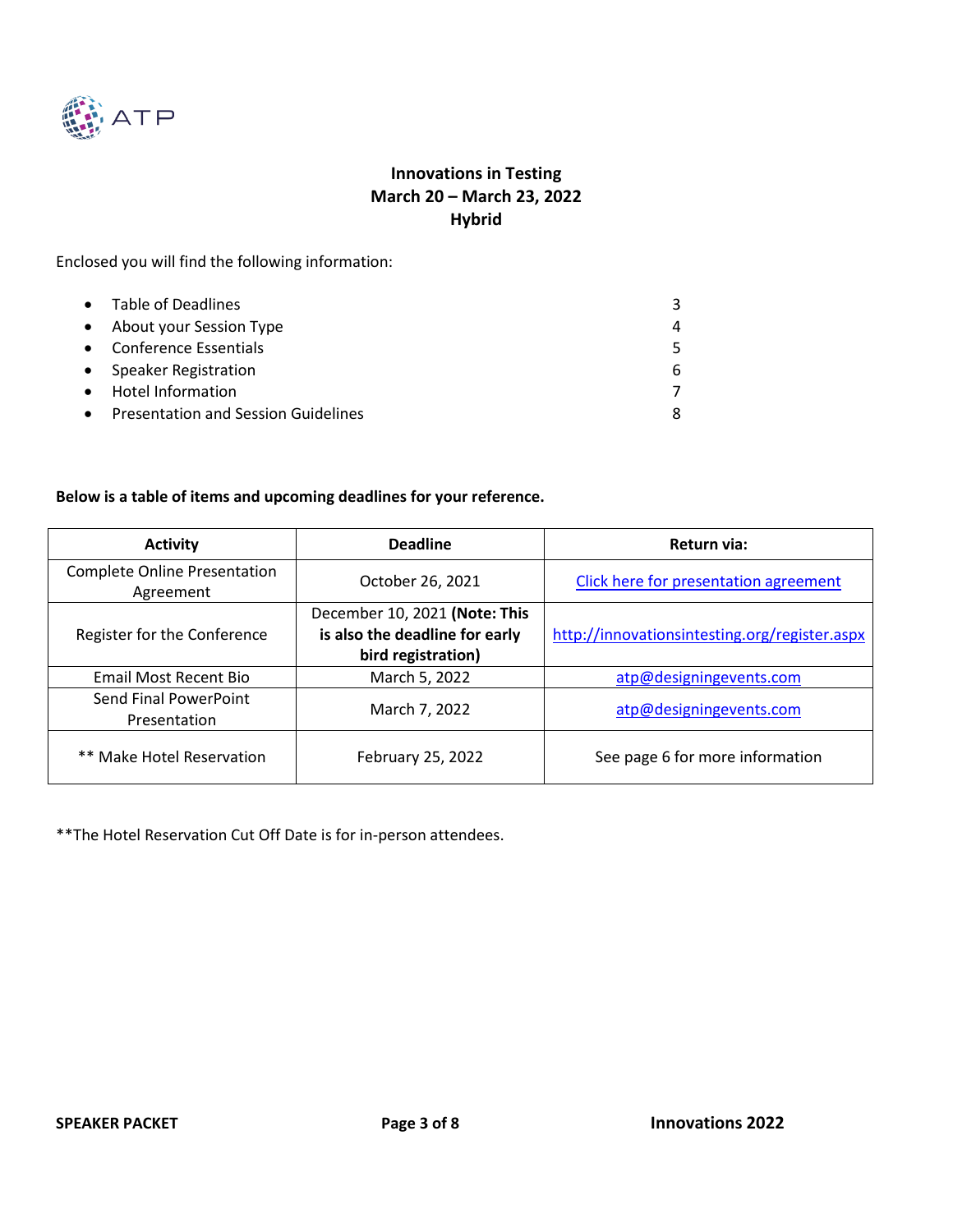

## **About Your Session Type**

**Innovation Debates:** In a fast-paced, 70-minute session, speakers will present diverging perspectives on a hot topic in the assessment industry using the following format:

| <b>Activity</b>                                                                                             | <b>Time</b> |
|-------------------------------------------------------------------------------------------------------------|-------------|
| Moderator: Introduction of format, debate topic with high level background, and initial<br>audience polling | 3 minutes   |
| Team A: Opening Presentation                                                                                | 7 minutes   |
| Team B: Opening Presentation                                                                                | 7 minutes   |
| Team A: Rebuttal                                                                                            | 5 minutes   |
| Team B: Rebuttal                                                                                            | 5 minutes   |
| Moderator Questions (1 per team)                                                                            | 15 minutes  |
| Audience solicited Questions (1 per team)                                                                   | 15 minutes  |
| Team A: Closing                                                                                             | 4 minutes   |
| Team B: Closing                                                                                             | 4 minutes   |
| Moderator: Audience polling and session conclusion                                                          | 5 minutes   |

Each Innovation Debate should have one moderator and two to four presenters. The submission should include a resolution on a topic and briefly identify each side of the topic to be discussed. Presenters do need not actually concur with the view they are presenting but should prepare a well-rounded presentation of various perspectives for each side. Moderator monitors timing and manages debate flow, ensuring appropriate time is available for audience engagement and polling. Each Innovation Debate **must** include a minimum of two presenters from two different companies or organizations.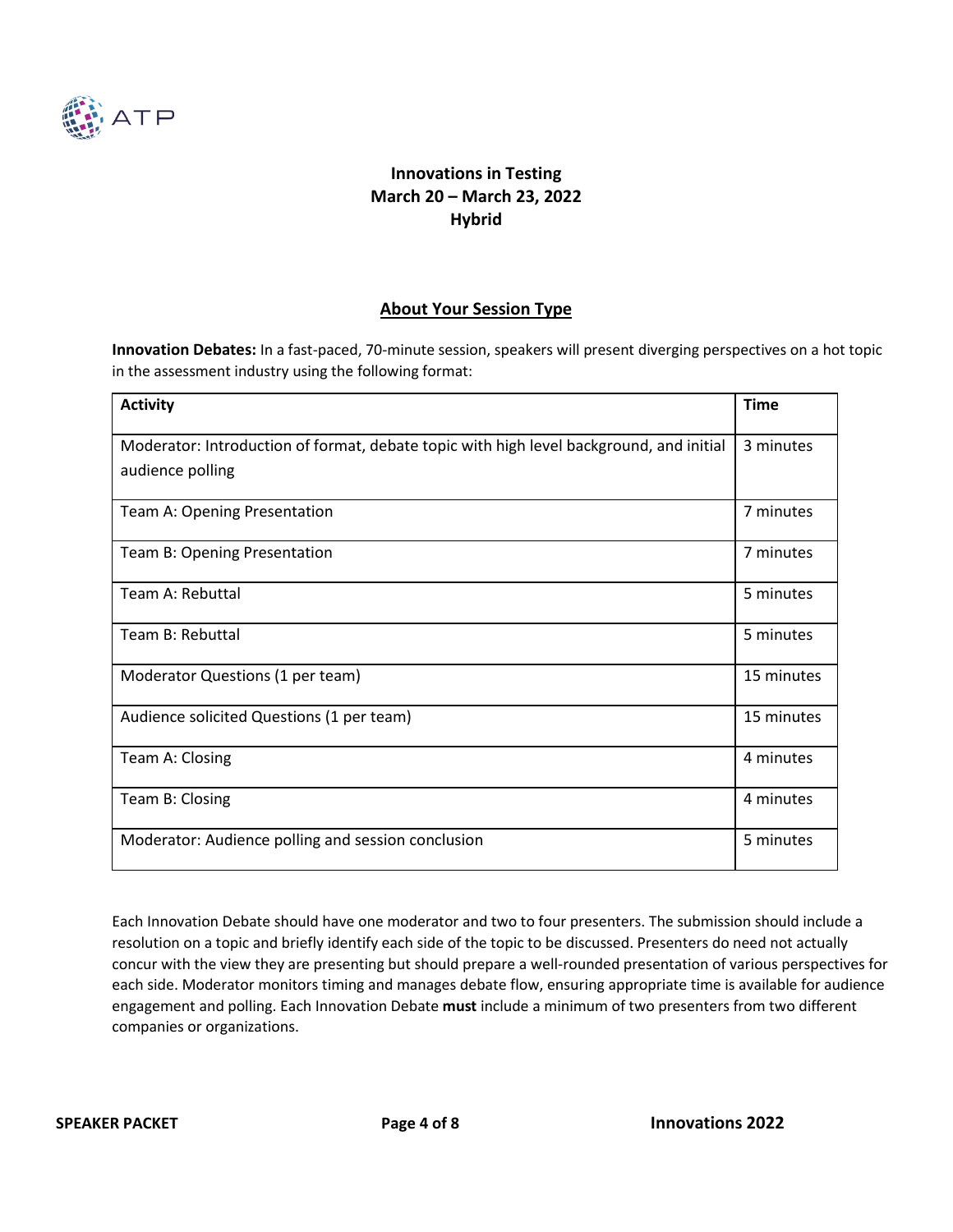

## **CONFERENCE ESSENTIALS**

#### **When does the conference start/conclude?**

The conference begins on Sunday, March 20th, 2022 at 5:00 PM EST with the First Time Attendee Reception and Remarks and concludes at 12:15 PM EST on Wednesday, March 23rd with our closing General Session. *We will email presenters with their date and time for their conference session in the coming months.* 

#### **Conference Location:**

- **In-Person/Virtual**
	- o If you are attending **in-person**, the 2022 Innovations in Testing Conference will be held at the Hyatt Regency Orlando:

**Hyatt Regency Orlando 9801 International Drive Orlando, FL 32819 (407) 284-1234**

o If you are attending **virtually**, the 2022 Innovations Conference will be streamed through Attendify. Platform links and speaker links will be provided closer to the conference.

#### **Do I need to register for the conference?**

- Yes, please register online at [http://innovationsintesting.org/register.aspx.](http://innovationsintesting.org/atp2022/register.aspx) You are encouraged to register as early as you can, but no later December 10, 2021. Registration is required to present at this year's conference. **Please note the early bird discount will apply if you register prior to December 10th, 2021.**
- **Do I need to make my own travel reservations if I am attending the conference in-person?** Yes, you will need to arrange all of your travel to and from the conference. Please contact the hotel directly to book your room. More information regarding lodging can be found on Page 6.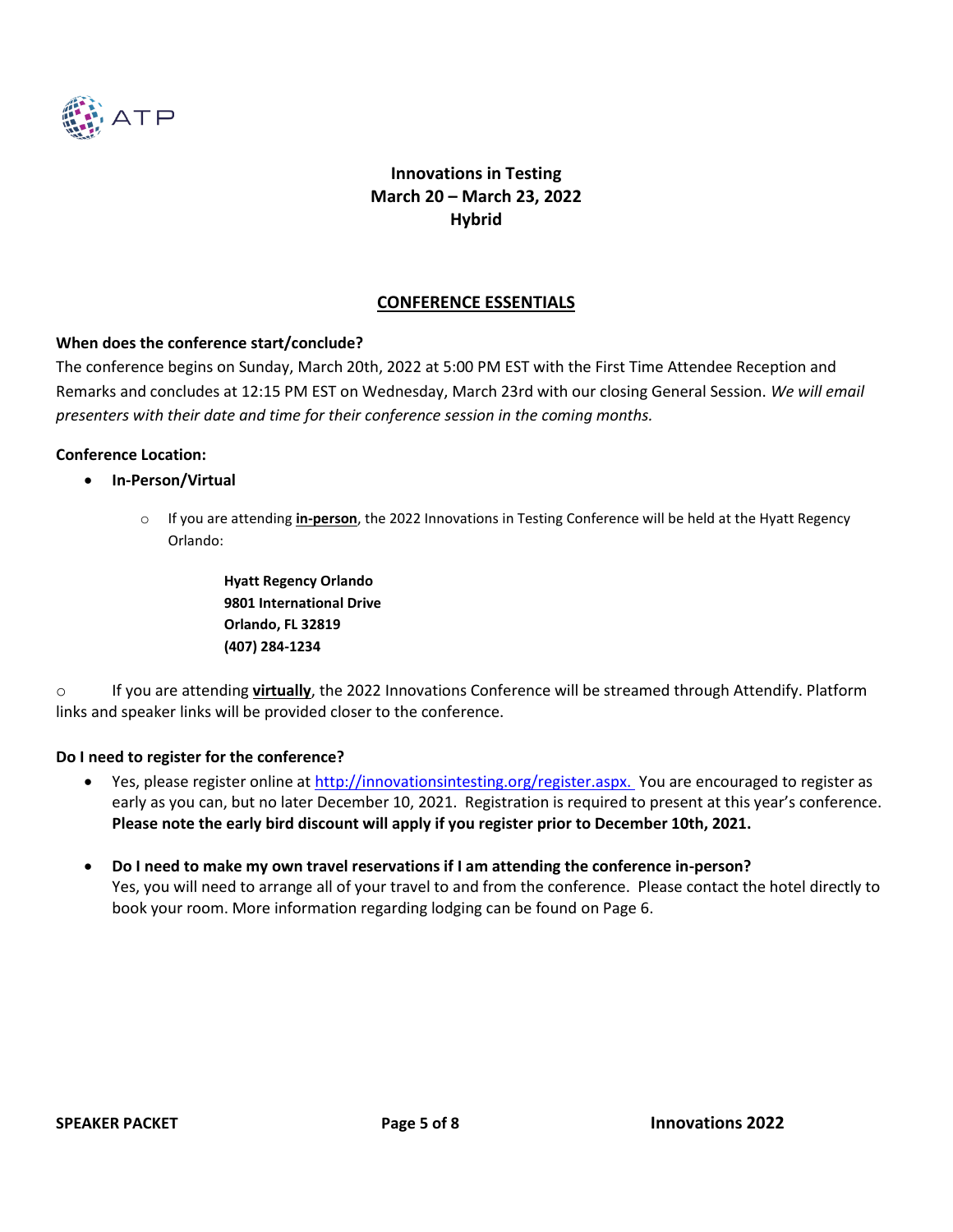

#### **What equipment/support will my presentation have?**

**In-Person:** Each meeting room will be equipped with the following items:

- LCD Projector
- Podium
- Screen
- Podium microphone and speakers
- Audio cord in case you will be showing video

**Virtual:** Innovation Debates will be held in Zoom Meetings. Attendees will link from the platform, Attendify, into a Zoom Meeting for these discussion-based sessions. Each virtual "room" will be equipped with the following items:

- Screen Sharing
- Chat feature among the speakers
- Designing Events Tech to help before and during the session

If you have a disability and need any accommodation in order to present at this conference, please contact Kim McManus, at [atp@designingevents.com](mailto:atp@designingevents.com) or 1-443-293-4011.

#### **SPEAKER REGISTRATION**

All speakers participating in the conference must register for the conference. To register for the conference, please register online a[t http://innovationsintesting.org/register.aspx. T](http://innovationsintesting.org/atp2022/register.aspx)he registration fees are:

| <b>ATP Member</b>             |         |  |  |  |
|-------------------------------|---------|--|--|--|
| <b>Early Bird (In-Person)</b> | \$825   |  |  |  |
| <b>Early Bird (Virtual)</b>   | \$250   |  |  |  |
| After Dec 10 (In- Person)     | \$975   |  |  |  |
| <b>After Dec 10 (Virtual)</b> | \$300   |  |  |  |
| <b>Non-member</b>             |         |  |  |  |
| <b>Early Bird (In-Person)</b> | \$1,090 |  |  |  |
| <b>Early Bird (Virtual)</b>   | \$350   |  |  |  |
| After Dec 10 (In-Person)      | \$1,240 |  |  |  |
| <b>After Dec 10 (Virtual)</b> | \$400   |  |  |  |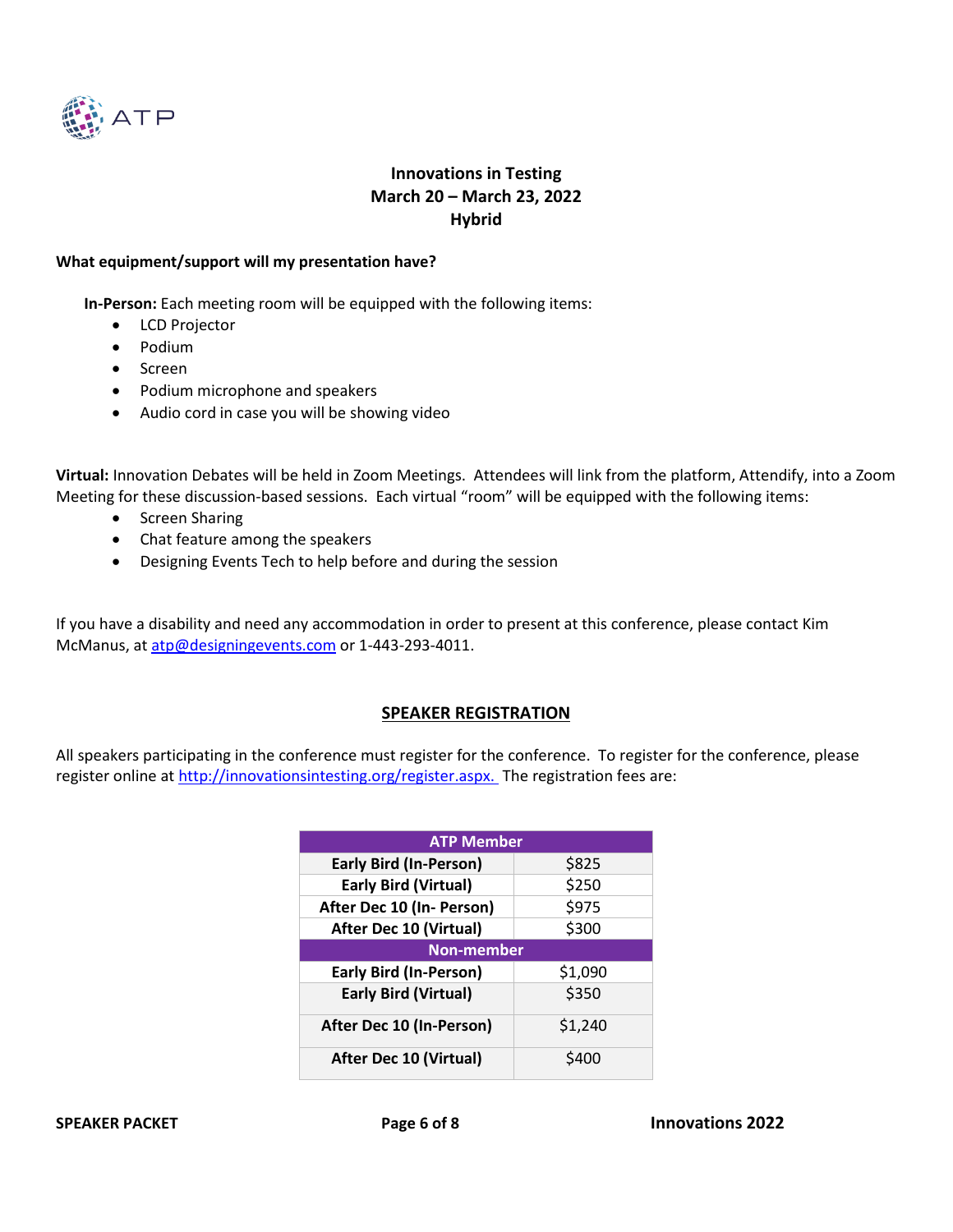

#### **Hotel Reservations:**

Please visit the conference website for more information regarding hotel and travel <http://innovationsintesting.org/atp2022/venue.aspx>

**Hyatt Regency Orlando 9801 International Drive Orlando, FL 32819 Phone: (407) 284-1234**

Reserve your room at the Hyatt Regency Orlando

Conference Room Rate: \$299 Single/Double, plus taxes.

A daily resort fee of \$30.00 will be **optional** to each guest room. This fee covers several amenities, which currently include Fitness Center Access (fitness classes, pool activities, and bike rental); 15% discount off spa treatments and merchandise; I-RIDE Trolley Tickets (2); and two bottled waters per day. Covered amenities are subject to change.

Rooms are limited so book early! This special ATP attendee rate is only valid on a first-come, first-served basis through February 25, 2022. Check-In/Check Out: Check-in time is 3:00 pm and check-out time is 11:00 am. All guests arriving before 3:00 pm will be accommodated as rooms become available.

The Hyatt Regency cares about all guest's health and well-being. To learn more about their policy and procedures during this time, please [click here.](http://innovationsintesting.org/atp2022/cleanliness-safety.aspx)

**If you have any questions about these materials, due dates or for additional information, please contact Kim McManus, +1-443-293-4011,** *[atp@designingevents.com.](mailto:atp@designingevents.com)*